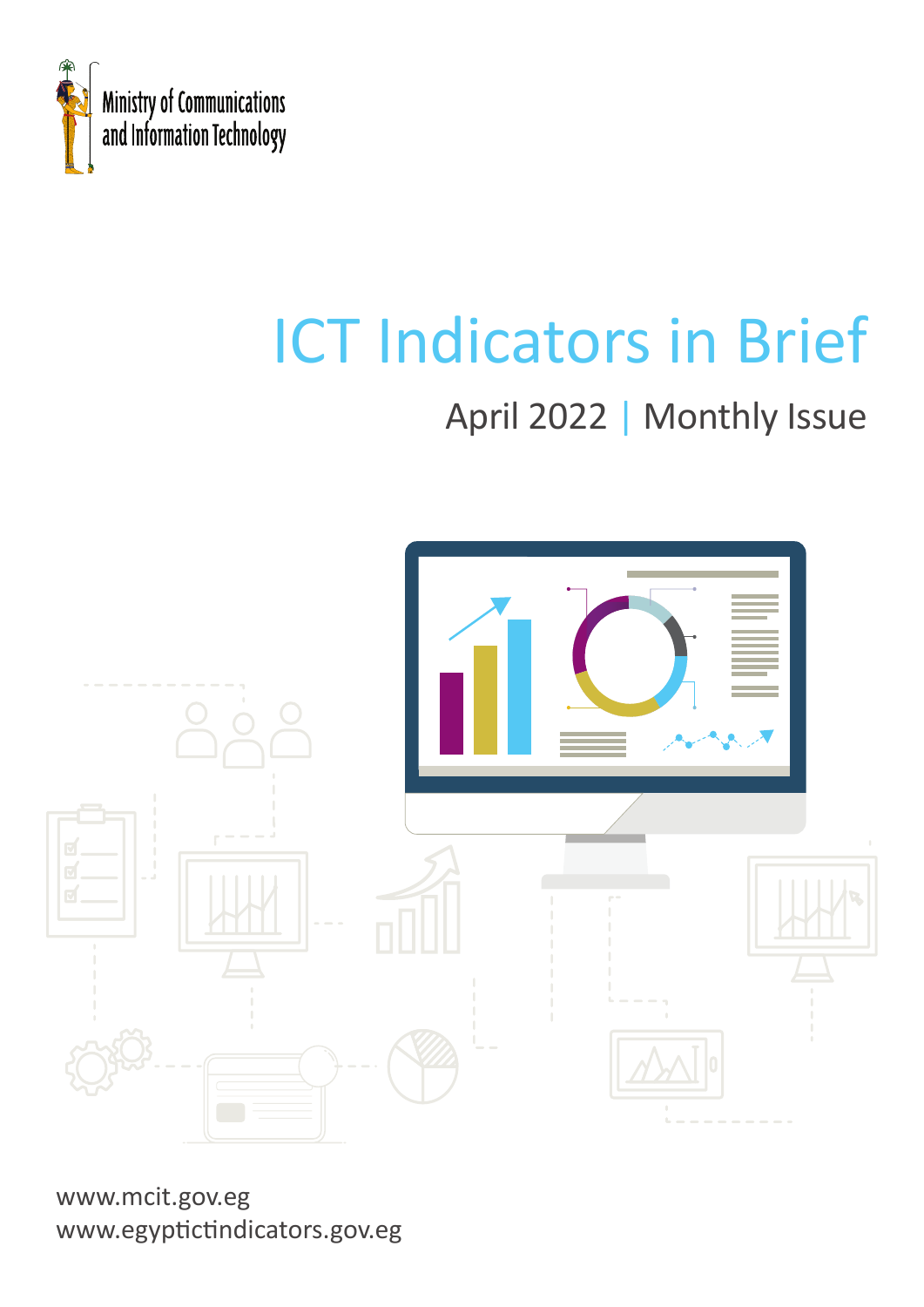Mobile Phones



\* The decrease in mobile subscriptions and penetration is attributed to following the ITU methodology of publishing the active instead of registered lines subscriptions.

**Source:** Ministry of Communications and Information Technology

## Internet

|                                                               | Unit                           | March<br>2021 | February<br>2022 | March<br>2022 | Monthly<br>Change<br>Rate % | Annual<br>Change<br>Rate % |
|---------------------------------------------------------------|--------------------------------|---------------|------------------|---------------|-----------------------------|----------------------------|
| Mobile Internet Users                                         | Million<br>Subscription        | 57.25         | 64.60            | 64.58         | $-0.03$                     | 12.81                      |
| <b>USB Modem Subscription</b>                                 | <b>Million</b><br>Subscription | 3.26          | 2.19             | 2.19          | 0.28                        | $-32.70$                   |
| Source: Ministry of Communications and Information Technology |                                |               |                  |               |                             |                            |
|                                                               |                                | Unit          |                  |               | 2019/2020                   |                            |

Internet Penetration % 57.3

According the results of "ICT Access and Use by Households and Individuals Survey for 2019/2020"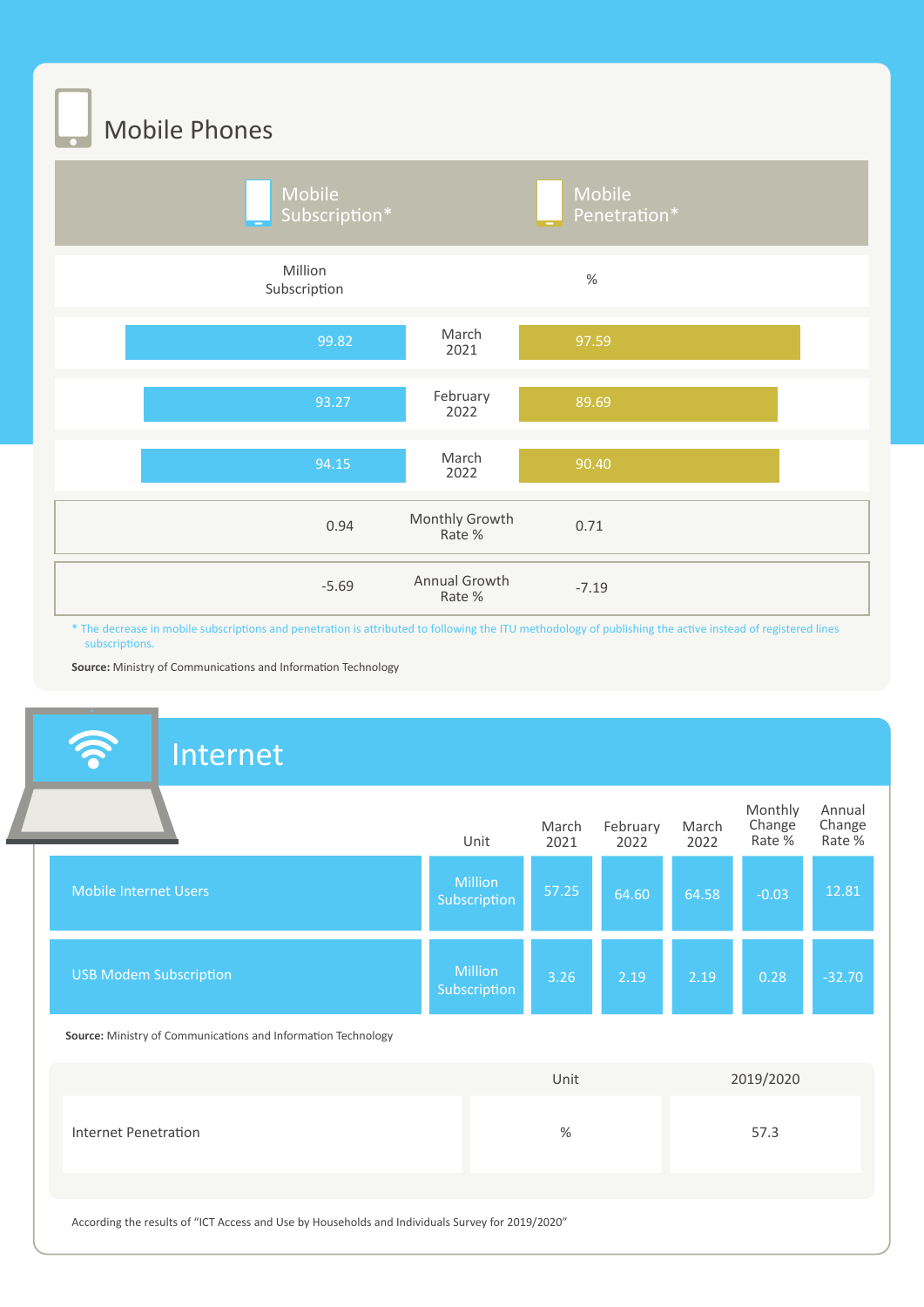| <b>ADSL and Mobile Internet Users</b> |                             |                                                                           |  |  |  |
|---------------------------------------|-----------------------------|---------------------------------------------------------------------------|--|--|--|
|                                       | ADSL<br>Subscription        | Proportion of Mobile<br>Internet Users of Total<br>Subscription<br>Mobile |  |  |  |
| Unit                                  | <b>Million Subscription</b> | $\%$                                                                      |  |  |  |
| <b>March 2021</b>                     | 9.26                        | 57.35                                                                     |  |  |  |
| February 2022                         | 10.27                       | 69.26                                                                     |  |  |  |
| <b>March 2022</b>                     | 10.34                       | 68.60                                                                     |  |  |  |
| Monthly Change Rate %                 | 0.68                        | $-0.67$                                                                   |  |  |  |
| Annual Change Rate %                  | 11.62                       | 11.25                                                                     |  |  |  |

ADSL Subscriptions Regional Distribution



Sinai, Red Sea and Suez Canal Cities 6%

**Source:** Ministry of Communications and Information Technology – Telecom Egypt

| <b>Fixed Telephone</b>                   | Unit                           | March<br>2021 | February<br>2022 | March<br>2022 | Monthly<br>Change<br>Rate % | Annual<br>Change<br>Rate % |
|------------------------------------------|--------------------------------|---------------|------------------|---------------|-----------------------------|----------------------------|
| Local Exchange Capacity                  | <b>Million Lines</b>           | 24.96         | 23.38            | 22.94         | $-1.88$                     | $-8.09$                    |
| <b>Fixed Lines Subscription</b>          | <b>Million</b><br>Subscription | 10.05         | 11.55            | 11.17         | $-3.26$                     | 11.24                      |
| <b>Fixed Lines Penetration</b>           | $\%$                           | 7.45          | 11.11            | 10.73         | $-3.42$                     | 3.28                       |
| Number of Local Exchanges                | Exchange                       | 1511          | 1532             | 1532          | 0.00                        | 1.39                       |
| Number of Local Exchanges in Rural Areas | Exchange                       | 1052          | 1072             | 1072          | 0.00                        | 1.90                       |
| Fixed Lines by Type of Subscription      |                                |               |                  |               |                             |                            |
| Government Subscription 2%               |                                |               |                  |               |                             |                            |
| <b>Commercial Subscription 9%</b>        |                                |               |                  |               |                             |                            |
| <b>Residential Subscription 89%</b>      |                                |               |                  |               |                             |                            |

**Source:** Ministry of Communications and Information Technology – Telecom Egypt

### Number of Newly Established ICT Companies and Issued Capital

|                                                                                         | Unit        | Activity                      | March<br>2021 | February<br>2022 | March<br>2022  |
|-----------------------------------------------------------------------------------------|-------------|-------------------------------|---------------|------------------|----------------|
| <b>Issued Capital of Newly</b><br><b>Established ICT Companies</b><br>during each Month | Million EGP | Communications                | 0.25          | 2.47             | 0.22           |
|                                                                                         |             | <b>Information Technology</b> | 125.43        | 52.49            | 176.19         |
|                                                                                         |             | <b>IT Enabled Services</b>    | 83.62         | 120.27           | 10.03          |
| Total                                                                                   |             |                               | 209.30        | 175.23           | 186.44         |
|                                                                                         | Companies   | Communications                | $\mathbf{1}$  | 5                | $\overline{4}$ |
| Number of Newly Established<br>ICT Companies during each<br><b>Month</b>                |             | <b>Information Technology</b> | 108           | 152              | 145            |
|                                                                                         |             | <b>IT Enabled Services</b>    | 77            | 49               | 65             |
| Total                                                                                   |             |                               | 186           | 206              | 214            |

**Source:** Ministry of Investment – General Authority for Free Zones and Investment